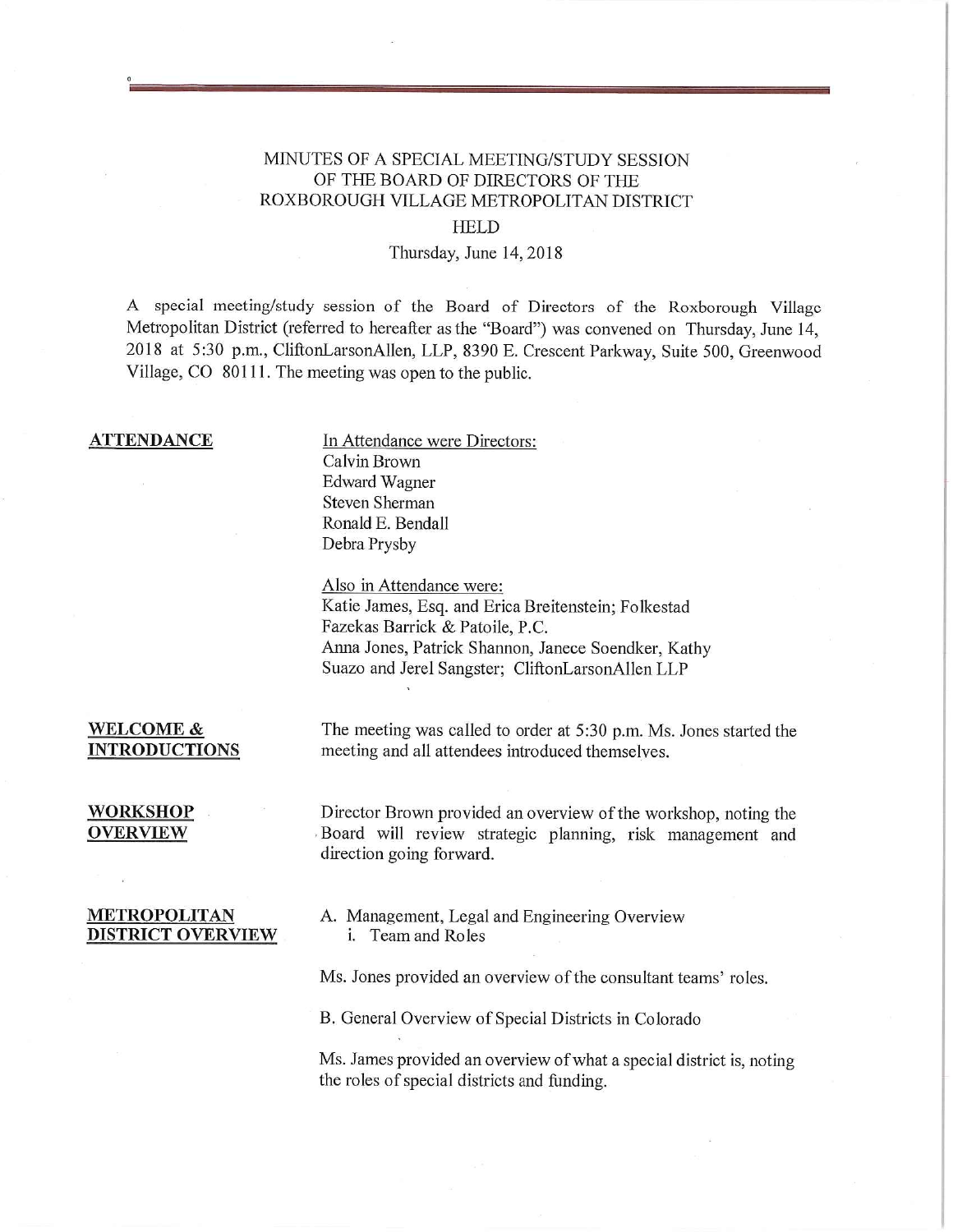### C. What Makes a Metro District a Metro District i.Amended Service Plan (2014/2015)

Ms. James reviewed the responsibility of the District as outlined in the service plan. She also provided an overview of the mill levy and funding for the District. There was a review of the Intergovernmental Agreements in place.

- D. Legal Overview
	- i. Authority
	- ii. Board member roles
	- iii. Governance

Ms. James reviewed the open meeting laws as well as addressed conflicts of interest.

### **BUDGET OVERVIEW A. Forces at Work**

i. Gallagher, TABOR, Mill Levies, Title 32, etc.

Ms. Soendker provided an overview of the Gallagher Amendment and explained debt and the difference between residential and commercial taxing rates. She noted that the service plan states that there is a cap at 12.087 mills for the general operating fund. There was discussion regarding where that cap originated. Ms. James will research the source of the mill levy cap.

B. 2017 Budget Review

Ms. Soendker reviewed the 2017 budget as well as the assessed valuation and revenues.

C. 2018 Q1 Review

Ms. Soendker reviewed the March 31, 2018 Financial Statements and reviewed the Chatfield debt.

D. 2021 Debt Pay Off

i. Strategies for moving forward beyond 2012

Ms. Soendker suggested putting together a plan for ratcheting down the debt pay-off.

There was discussion regarding the impact of Sterling Ranch, as well has how to raise money for improvements such as grants.

### **DEVELOPING CONSENSUS** & **VISION** A. Roxborough Today

- 
- B. Roxborough in 5 years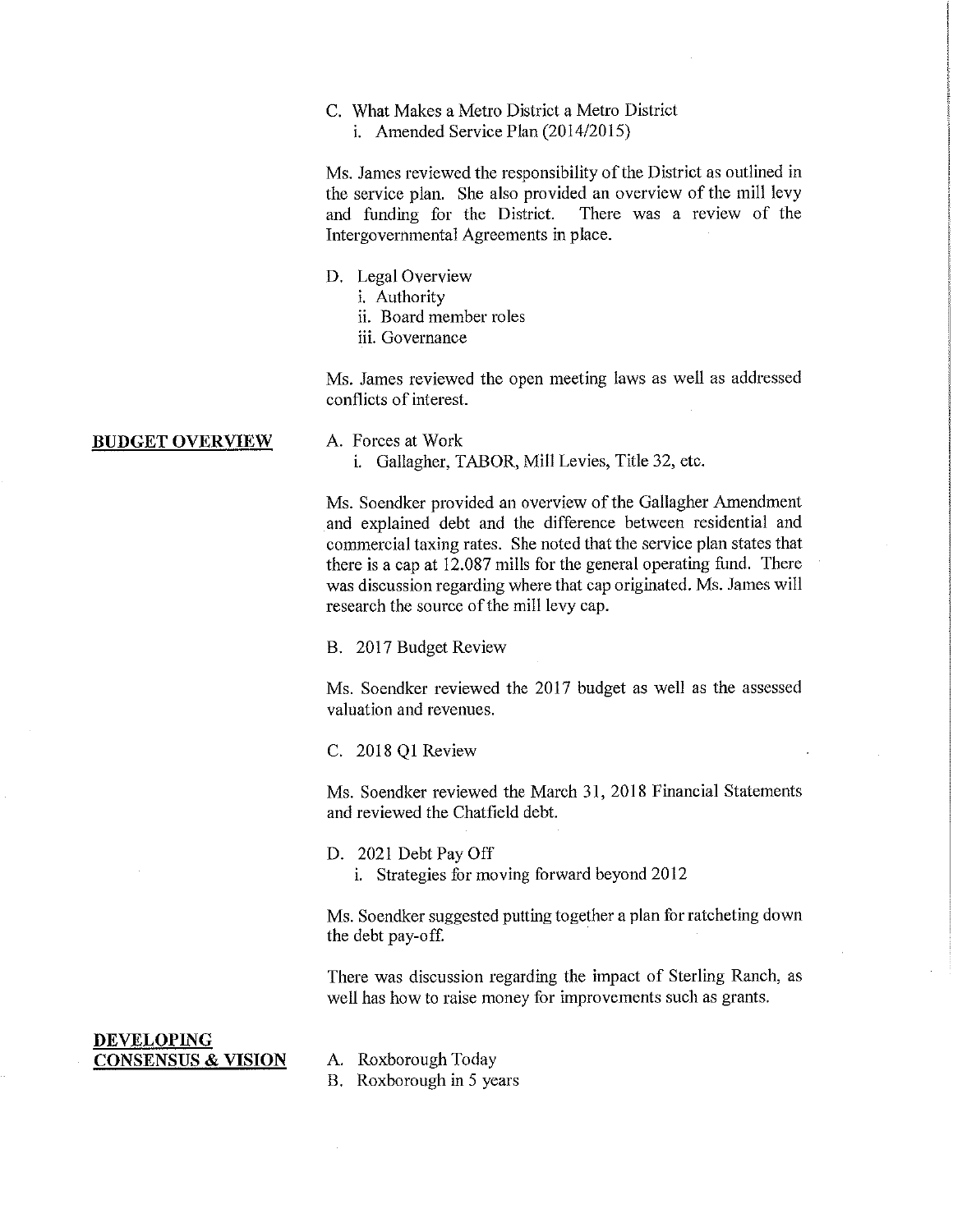C. Collective Goals and Priorities

Ms. Jones led the board through an interactive exercise in which the board discussed where Roxborough is today and what types of improvements they would like to see in 5 years, in 2023. (Results of the planning session are attached to this document.)

PLANNING FOR 2019 A. Implementing Results from Priority Exercise B. Changes from 2018 C. Miscellaneous

> The Board discussed website updates and improvements, GeoLens mapping and creating efficiencies for meeting logistics. There was talk of moving the location of the meetings to the primary school or library as well as start and end times. The Board evaluated the District's priorities for future coordination.

**NEXT STEPS** The Board discussed the results of the planning exercise and concluded the results are consistent with expectations going into the meeting. Website redesign and meeting efficiencies will continue to be discussed in future meetings.

**ADJOURNMENT** Director Brown adjourned the meeting at *8:56* p.m.

Respectfully submitted,

 $By: 10^{-10}$ 

Cdivin Brown, President

Attest:

By: Ronald Bendall, Secretary